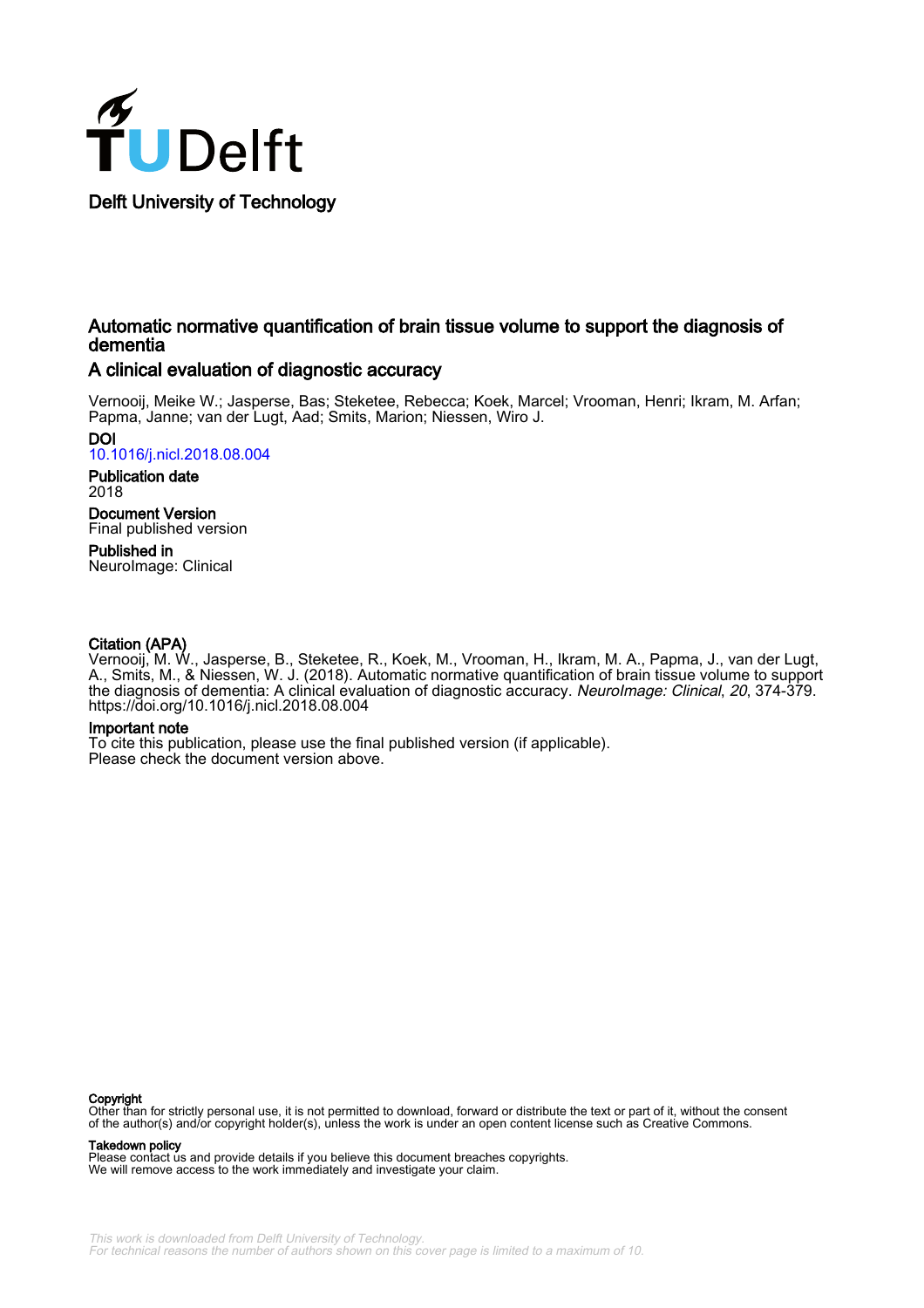Contents lists available at [ScienceDirect](http://www.sciencedirect.com/science/journal/22131582)







journal homepage: [www.elsevier.com/locate/ynicl](https://www.elsevier.com/locate/ynicl)

# Automatic normative quantification of brain tissue volume to support the diagnosis of dementia: A clinical evaluation of diagnostic accuracy



Meike W. Vernooij<sup>[a](#page-1-0)[,b,](#page-1-1)</sup>\*,<sup>1</sup>, Bas Jasperse<sup>a[,1](#page-1-3)</sup>, Rebecca Steketee<sup>a</sup>, Marcel Koek<sup>[a,](#page-1-0)c</sup>, Henri Vrooman<sup>a[,c](#page-1-4)</sup>, M. Arfan Ikram<sup>[a,](#page-1-0)[b](#page-1-1)[,d](#page-1-5)</sup>, Janne Papma<sup>[d](#page-1-5)</sup>, A[a](#page-1-0)d van der Lugt<sup>a</sup>, Marion Smits<sup>a</sup>, Wiro J. Niessen<sup>a,[c](#page-1-4),[e](#page-1-6)</sup>

<span id="page-1-0"></span><sup>a</sup> Radiology and Nuclear Medicine, Erasmus MC University Medical Center Rotterdam, Rotterdam, the Netherlands

<span id="page-1-1"></span><sup>b</sup> Epidemiology, Erasmus MC University Medical Center Rotterdam, Rotterdam, the Netherlands

<span id="page-1-4"></span>c Medical informatics, Erasmus MC University Medical Center Rotterdam, Rotterdam, the Netherlands

<span id="page-1-5"></span><sup>d</sup> Neurology of Erasmus, Erasmus MC University Medical Center Rotterdam, Rotterdam, the Netherlands

<span id="page-1-6"></span><sup>e</sup> Faculty of Applied Sciences, Delft University of Technology, Delft, the Netherlands

# ABSTRACT

Objectives: To assesses whether automated brain image analysis with quantifi-

cation of structural brain changes improves diagnostic accuracy in a memory clinic setting.

Methods: In 42 memory clinic patients, we evaluated whether automated quantification of brain tissue volumes, hippocampal volume and white matter lesion volume improves diagnostic accuracy for Alzheimer's disease (AD) and frontotemporal dementia (FTD), compared to visual interpretation. Reference data were derived from a dementia-free aging population (n = 4915, aged > 45 years), and were expressed as age- and sex-specific percentiles. Experienced radiologists determined the most likely imaging-based diagnosis based on structural brain MRI using three strategies (visual assessment of MRI only, quantitative normative information only, or a combination of both). Diagnostic accuracy of each strategy was calculated with the clinical diagnosis as the reference standard.

Results: Providing radiologists with only quantitative data decreased diagnostic accuracy both for AD and FTD compared to conventional visual rating. The combination of quantitative with visual information, however, led to better diagnostic accuracy compared to only visual ratings for AD. This was not the case for FTD. Conclusion: Quantitative assessment of structural brain MRI combined with a reference standard in addition to standard visual assessment may improve diagnostic accuracy in a memory clinic setting.

## 1. Introduction

Dementia is a clinical syndrome caused by various brain diseases, of which Alzheimer's disease (AD), vascular dementia and frontotemporal dementia (FTD) are most frequent [\(Ferri et al., 2005](#page-6-0)). In early onset dementia AD is the most common cause (approximately 34%) but FTD is also relatively prevalent (12%) [\(Van der Flier and Scheltens, 2005](#page-6-1)), which frequently causes a clinical diagnostic dilemma. Dementia is diagnosed clinically as a cognitive disorder interfering with activities of daily life according to core clinical criteria. Imaging biomarkers, cognitive profiling, genetic information, and cerebrospinal fluid (CSF) biochemistry features provide supportive evidence for differential diagnosis ([Dubois et al., 2007;](#page-6-2) [McKhann et al., 2011](#page-6-3)). Yet, the NIA-AA criteria [\(McKhann et al., 2011\)](#page-6-3) for AD diagnosis only have a sensitivity of 65% for distinguishing probable AD from FTD, with considerable overlap in clinical symptoms, especially in early disease stages ([Harris](#page-6-4) [et al., 2015](#page-6-4)). Early and accurate identification of dementia's underlying causes is important for proper and tailored patient management as well

as upcoming disease-modifying treatment options ([Ballard et al., 2011](#page-6-5); [Mattila et al., 2012](#page-6-6)).

By visualizing structural brain changes associated with specific pathological substrates, Magnetic Resonance imaging (MRI) plays an important role in dementia diagnosis and subtype differentiation ([Vernooij and Smits, 2012](#page-6-7)). MRI interpretation in dementia diagnosis can be challenging, as early brain abnormalities may be difficult to detect visually, especially in early stages of the disease. Additionally, brain changes due to a neurodegenerative disorder may be difficult to distinguish from those related to normal aging.

One way to potentially improve diagnostic accuracy and confidence is to quantify brain structures from an individual patient and compare these to age- and sex-specific reference data from a healthy population ([Brewer, 2009;](#page-6-8) [Ross et al., 2015\)](#page-6-9). Although several MR brain quantification methods are now becoming available and gradually finding their way into clinical applications ([Ross et al., 2015](#page-6-9); [Brewer et al.,](#page-6-10) [2009;](#page-6-10) [Ross et al., 2013\)](#page-6-11), there is no clear concept on how they should be implemented in radiology reading or reporting practice. Whether

<span id="page-1-2"></span>⁎ Corresponding author at: Department of Radiology and Nuclear Medicine, Room Nd-546, Erasmus MC, Rotterdam, the Netherlands.

<https://doi.org/10.1016/j.nicl.2018.08.004>

Received 26 February 2018; Received in revised form 18 July 2018; Accepted 3 August 2018 Available online 09 August 2018

2213-1582/ © 2018 The Author(s). Published by Elsevier Inc. This is an open access article under the CC BY-NC-ND license (http://creativecommons.org/licenses/BY-NC-ND/4.0/).

E-mail address: [m.vernooij@erasmusmc.nl](mailto:m.vernooij@erasmusmc.nl) (M.W. Vernooij).

<span id="page-1-3"></span> $^{\rm 1}$  Both authors contributed equally to this manuscript.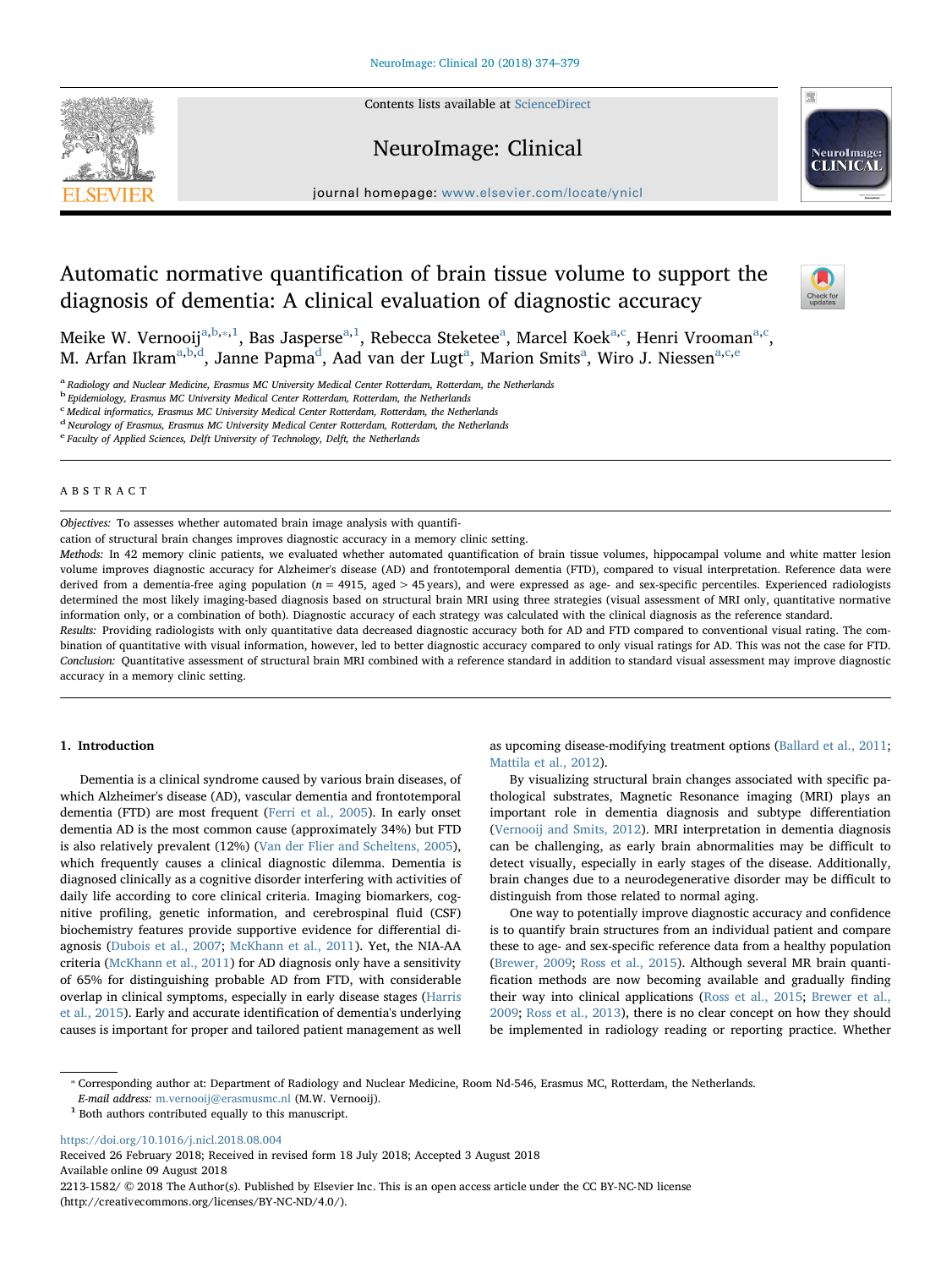quantitative information improves diagnostic accuracy, and, if so, it can be used in isolation or should be considered together with other imaging information is not known.

In this study, we implemented automated quantification of brain tissue volumes, hippocampal volumes and white matter lesion volumes in our memory clinic and compared these volumes to population reference data. Our aim was to compare three different strategies, namely visual rating of brain MR scans only, quantitative normative assessment only, and a combination of both visual rating and quantitative assessment, to the reference standard of multidisciplinary clinical consensus diagnosis, and to assess diagnostic agreement of these strategies between two observers.

# 2. Materials and methods

## 2.1. Patient population

Between December 2009 and September 2011, all new patients who visited our memory clinic and who ([Ferri et al., 2005\)](#page-6-0) underwent MRI as part of clinical work up, and ([Van der Flier and Scheltens, 2005\)](#page-6-1) received a clinical diagnosis of AD, FTD or MCI, were eligible for this retrospective study. Our memory clinic is specialized in early onset dementia, hence we see a higher proportion of rare dementias (such as FTD) and patients with early disease onset. A total of 42 patients were eligible, 21 patients with AD, 15 with FTD, and 6 with MCI. The clinical diagnosis was based on expert panel consensus using standard diagnostic criteria [\(McKhann et al., 2011](#page-6-3); [Rascovsky et al., 2011\)](#page-6-12) and all available information, including neuropsychological information, brain MRI, CSF (if available) and neurological examination.

Brain MRI scans were acquired at 3.0 T (GE Healthcare, US), according to a standardized protocol, including sagittal 3D T1-weighted (T1w) inversion recovery (IR) fast spoiled gradient recalled echo (FSPGR) scans with axial and coronal reconstructions (perpendicular to the long axis of the hippocampus); fluid attenuated inversion recovery scans (FLAIR); and T2w scans. Supplementary Table 1 provides all relevant MRI parameters.

#### 2.2. Reference population

Reference data were obtained from 4915 non-demented participants (mean age 64 yrs., range 45.7–100.0) from a population-based longitudinal study among community dwelling subjects ([Hofman et al.,](#page-6-13) [2015;](#page-6-13) [Ikram et al., 2015\)](#page-6-14)

All scans were acquired on a single 1.5 T MR imaging system (GE Healthcare, US). The imaging protocol (Supplementary Table 1) included a 3D T1w IR-FSPGR, a proton density (PD)–weighted sequence and a FLAIR sequence. The PD sequence was applied with a long TR, resulting in bright CSF as in T2w images.

# 2.3. Brain tissue, white matter lesion and hippocampal volume quantification

Gray matter (GM), white matter (WM), white matter lesions (WML) and CSF segmentation was performed with a fully automated method ([Vrooman et al., 2007](#page-6-15)) extended with WML segmentation [\(de Boer](#page-6-16) [et al., 2009\)](#page-6-16). This involved the segmentation of CSF, GM, and WM by an atlas-based k-nearest neighbor classifier on the MRI data. The classifier was trained by registering brain atlases to the subjects [\(Vrooman et al.,](#page-6-15) [2007\)](#page-6-15). The GM classification was then used to determine a WML intensity threshold value in a FLAIR scan. Applying this threshold to the FLAIR scan yielded the WML segmentation ([de Boer et al., 2009\)](#page-6-16). Total brain volume was calculated by summing WM, GM and WML volumes. Intracranial volume was defined as the sum of total brain volume and CSF volumes. T1w scans were processed using FreeSurfer (4.5.0) to obtain hippocampal volumes ([Dale et al., 1999](#page-6-17); [Desikan et al., 2006](#page-6-18)).

<span id="page-2-0"></span>

Fig. 1. Brain segmentation.

#### 2.4. Lobar volume quantification

To obtain lobar brain volumes, a multi-atlas approach was used ([Vibha et al., 2018\)](#page-6-19). Six template scans (atlases) were created in which the frontal, parietal, temporal and occipital lobes of the left and right hemisphere were outlined [\(Bokde et al., 2005\)](#page-6-20). These atlases were nonrigidly registered ([Klein et al., 2010](#page-6-21)) to a subject brain MRI and labels were assigned to each voxel using majority voting. By combining this lobar mask with the original tissue segmentation, volumes for each brain lobe were calculated [\(Ikram et al., 2010\)](#page-6-22). [Fig. 1](#page-2-0) provides an example of the atlas and segmentation results. Intracranial volume (ICV) was used to correct for inter-individual differences in head size, by dividing each volume by ICV in each subject.

# 2.5. Visual inspection

All patient tissue and lobar segmentation results were visually checked for segmentation errors, revealing no substantial errors. No manual corrections were performed, as this would ultimately hamper translating the workflow to clinical practice.

For the 4945 reference subjects, outliers (defined as 2.0 standard deviations from the mean) were found for total brain ( $n = 134$ ), white matter lesion ( $n = 66$ ) and hippocampal volumes ( $n = 172$ ). Outliers were visually checked and if caused by segmentation errors, bad scan quality or significant structural abnormalities, scans were excluded  $(n = 30)$  resulting in 4915 scans for creating reference curves.

### 2.6. Reference curves

Age- and sex-specific percentile curves were generated for each quantitative parameter (total brain, lobar brain, hippocampal and WML volumes) using the LMS method ([Cole and Green, 1992\)](#page-6-23). Percentile curves ([Fig. 2](#page-3-0)) were generated using the VGAM (1.0–0) package for R (3.2.3).

For each patient, the age-appropriate percentile value, referred to as "Volume percentile" (Vperc) was calculated for each of the brain volumes, and plotted on the reference curves.

# 2.7. Rating strategies

Two experienced neuro-radiologists (M.S. and M.W.V., each with more than three years of experience in reading memory clinic scans), blinded to all patient characteristics except age and sex, independently provided an imaging-based diagnosis. To reflect a realistic clinical scenario, the raters selected a diagnosis from three categories: AD, FTD, or alternative diagnosis (including no dementia). They were unaware of the proportion of AD, FTD and MCI in the sample.

We assessed three diagnostic strategies: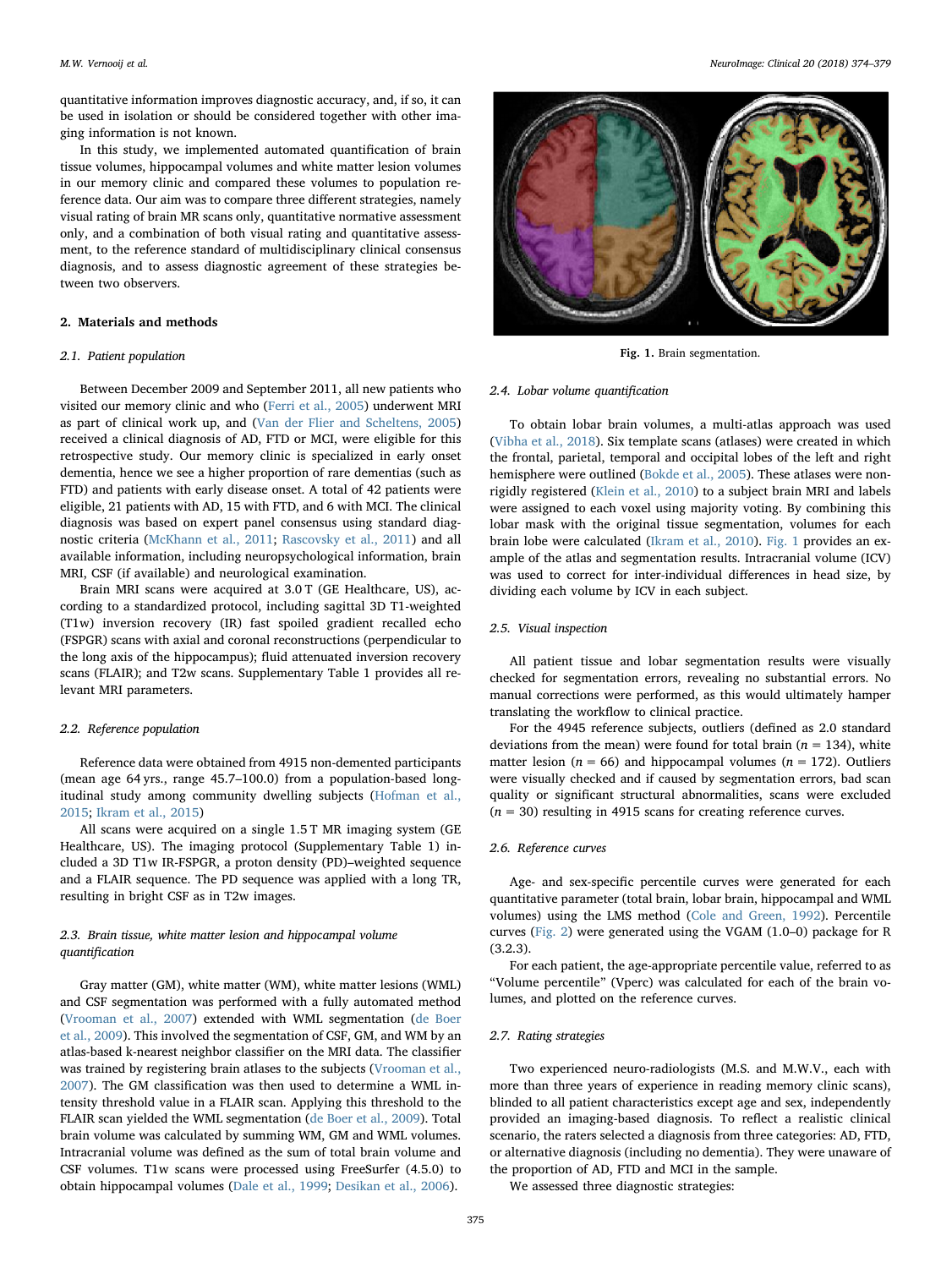<span id="page-3-0"></span>

Fig. 2. Percentile curve for total brain volume.

Firstly, a visual interpretation of the brain MR imaging scans was performed. Raters interpreted patterns of atrophy and presence of vascular lesions using the 3D T1w FSPGR (including coronal reformats), the T2w, and the T2w-FLAIR sequences by applying standardized visual rating scales such as the global cortical atrophy scale and Koedam scale for lobar atrophy, the medial temporal atrophy scale for hippocampal atrophy, and the Fazekas scale for WML ([Scheltens et al., 1998](#page-6-24); [Scheltens et al., 1995;](#page-6-25) [Pasquier et al., 1996](#page-6-26); [Koedam et al., 2011](#page-6-27)). Each rater independently based their final diagnosis on the combination of these visual ratings.

Secondly, both raters were provided with Vperc only and provided a diagnosis solely based on these. Raters were left free how to interpret the Vperc (no cut-off values prescribed). As quantitative normative assessment is an evolving concept, we made a deliberate choice not to provide the raters with directions or cut-off values, to be able to assess the effect of having quantitative information available for diagnosis. Additionally, assessing relative values, i.e. Vperc of one structure compared to other structures, is equally important as applying absolute cut-offs to separate regions.

Thirdly, the raters reviewed the brain MRI together with the associated Vperc to come to a diagnosis.

The above strategies were each separated by three months, with patient identification numbers altered to ensure that current assessments could not be related to previous assessments.

#### 2.8. Statistical analysis

For all combinations of assessment strategy and rater, diagnostic accuracy for AD and FTD diagnosis was determined as the sum of the true positive and negative cases divided by the total number of cases. Differences in accuracies between strategies for each diagnosis and for each rater were assessed with McNemar tests. Inter-rater agreement per strategy was calculated using Cohen's κ. In addition to the cross-sectional analysis, we also used follow up information (mean follow up 2.8 yrs., range 0–6.1 years) for possible change in clinical diagnosis and recalculated diagnostic accuracies. Finally, to assess the performance of subjective interpretation of the quantitative information by the clinicians (i.e. without specific cut-offs) in comparison to the use of absolute cut-offs, we determined optimal cut-off values to discriminate between diagnoses, based on Vperc of relevant brain regions (MCI versus AD & FTD based on hippocampal Vperc; FTD versus AD & MCI based on frontal and temporal Vperc, and AD versus FTD & MCI based on hippocampal and parietal Vperc). For each cut-off point, we calculated the distance from the maximum sensitivity and specificity as follows: distance =  $\sqrt{[(1 - \text{sensitivity})^2 + (1 - \text{specificity})^2]}$ , and subsequently located the point where distance was minimal. We compared the diagnostic accuracy at this optimal value with the performance of both raters.

We separately assessed the correlation between visual rating of WML burden (Fazekas score ([Scheltens et al., 1998](#page-6-24))) and automated quantification. Spearman rank correlation was calculated between the raters' Fazekas scores and total WML volume (% of ICV) and between Fazekas scores and the WML Vperc.

Statistical analyses of diagnostic accuracy (i.e. of assessment strategy; rater; and optimal cut-off values) and of inter-rater agreement were performed with SPSS version 22. To assess differences in accuracies between strategies for each diagnosis and for each rater, Python version  $2.7.11+$  and the McNemar implementation of the statsmodels python package (version 0.6.1) were used. An  $\alpha$  of 0.05 was considered as threshold for statistical significance.

## 3. Results

[Table 1](#page-3-1) shows patient characteristics. Mean age of AD patients was 66.1 +/− 8.5 years, and 43% were female; FTD patients were on average younger (60.0 +/- 6.5 years), and 40% were female.

[Tables 2](#page-4-0) shows regional brain and lesion volumes expressed as percentage of intracranial volume (%ICV), and age appropriate Vperc, respectively. Differences in regional brain volumes between patient groups were more evident when expressed as Vperc than as %ICV. These differences were evident in brain regions that are known to be affected in AD and FTD (i.e. hippocampus, frontal and temporal lobes).

[Table 3](#page-4-1) shows diagnostic accuracy for AD and FTD of both observers and all three strategies. [Table 4](#page-4-2) shows the results of the comparisons of accuracy between strategies (McNemar test). Neither for AD nor FTD did the use of quantitative information alone improve diagnostic accuracy compared to visual assessment only. Moreover, for FTD this strategy led to a significantly worse accuracy ( $p = / < 0.01$  for both raters). For AD, diagnostic accuracy improved with the combined visual/quantitative strategy compared to visual assessment only (73.8% for both raters compared to 59.5% in rater A ( $p = .03$ ) and 66.7% in rater B ( $p = .45$ ) for visual only strategy). For FTD, visual assessment only performed slightly better than the combined visual/quantitative strategies, but this difference was not statistically significant ( $p = .4$ ); diagnostic accuracy was high with both strategies.

During a mean follow up of 2.8 years (0.0–6.1 years), 7 of the 42 initial diagnoses had changed. This did not lead to a change in accuracy of any of the strategies (Supplementary Table 2).

Supplementary Table 3 shows the comparison of automated classification accuracy using optimal cut-off values with rater classification. Especially for FTD using these optimal cut-off values improves performance. The correlation between Fazekas score (0–3) and total WML

| rapie r                   |  |
|---------------------------|--|
| Dations above acceptation |  |

<span id="page-3-1"></span> $\overline{a}$ 

| Pauein characteristics. |
|-------------------------|
|                         |

|                             | $MCI(N = 6)$            | $AD(N = 21)$            | <b>FTD</b><br>$(N = 15)$ | Total<br>$(N = 42)$     |
|-----------------------------|-------------------------|-------------------------|--------------------------|-------------------------|
| Age in y.<br>mean (SD)      | 63.2(8.5)               | 66.1(8.5)               | 60.0(6.5)                | 63.5(8.1)               |
| Gender<br>male female       | 2:4                     | 12:9                    | 9:6                      | 23:19                   |
| Duration in y,<br>mean (SD) | $1.1(1.8-3.6)$          | $2.1(1.1-3.3)$          | $2.1(1.5-3.0)$           | $2.1(1.3-3.2)$          |
| MMSE,<br>median (IOR)       | 25.5<br>$(23.0 - 26.8)$ | 24.0<br>$(22.0 - 25.0)$ | 25.5<br>$(22.5 - 29.0)$  | 24.5<br>$(22.3 - 27.0)$ |

 $MCI = mild$  cognitive impairment,  $AD = Alzheimer's$  disease,  $FTD =$  frontotemporal dementia,  $SD =$  standard deviation,  $IQR =$  interquartile range.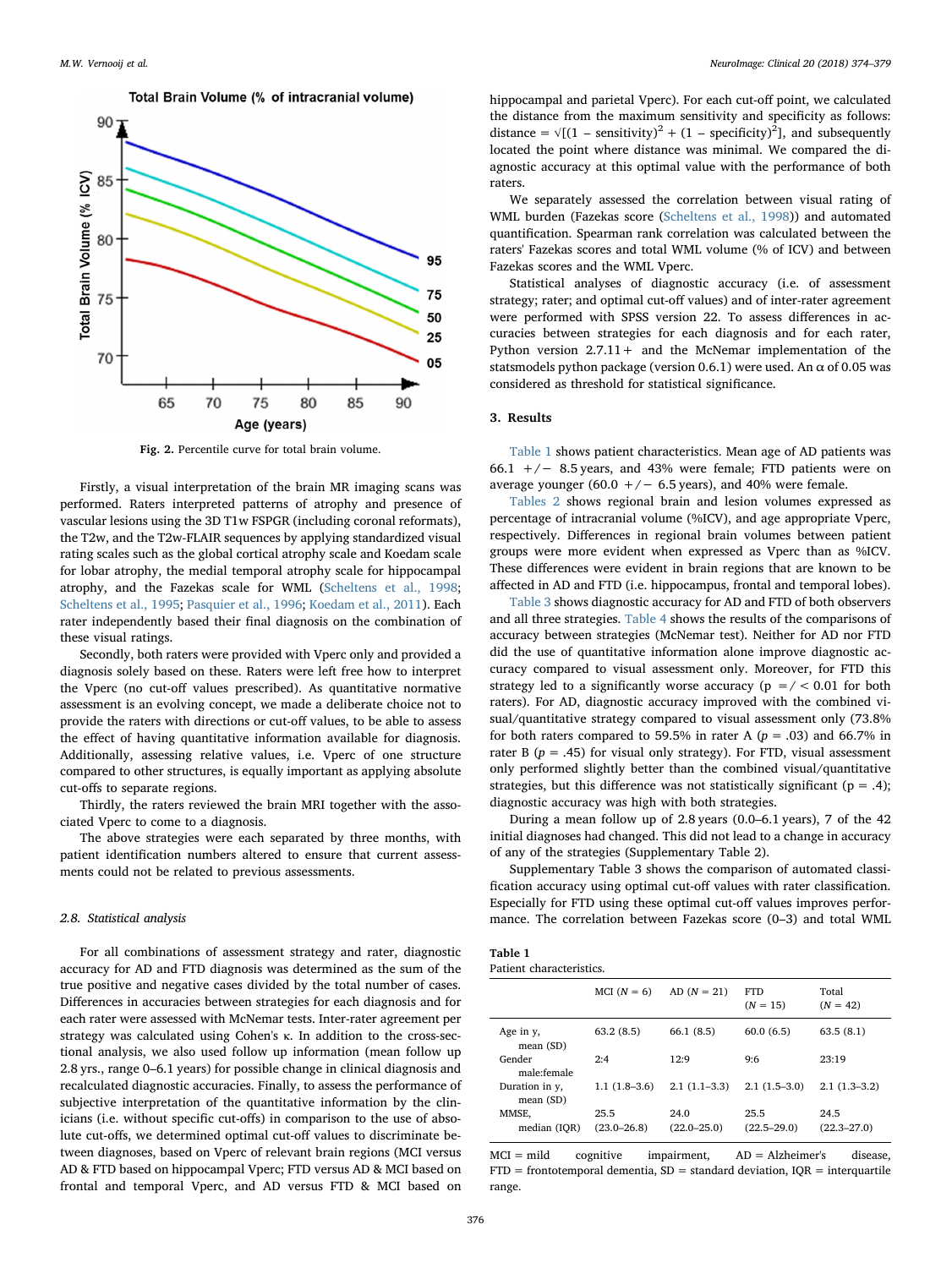#### <span id="page-4-0"></span>Table 2

Median (IQR) of brain, lobar, hippocampal and white matter lesion volumes expressed as percentage of intracranial volume (%ICV) and as volume percentiles (Vperc) for the diagnosis groups.

| Volume            | %ICV              |                   |                   | Vperc           |                 |                 |
|-------------------|-------------------|-------------------|-------------------|-----------------|-----------------|-----------------|
|                   | MCI               | AD                | <b>FTD</b>        | MCI             | AD              | <b>FTD</b>      |
| Total brain       | 84.8              | 83.6              | 82.0              | 86.6            | 73.8            | 16.2            |
|                   | $(84.1 - 86.6)$   | $(82.5 - 84.9)$   | $(80.9 - 84.3)$   | $(52.5 - 98.2)$ | $(25.6 - 88.5)$ | $(4.2 - 61.0)$  |
| <b>WML</b>        | 1.0               | 1.1               | 0.4               | 78.0            | 88.5            | 82.4            |
|                   | $(0.3 - 1.7)$     | $(0.3 - 2.0)$     | $(0.2 - 0.9)$     | $(67.9 - 95.2)$ | $(75.4 - 95.0)$ | $(54.2 - 96.3)$ |
| Frontal right     | 14.2              | 13.8              | 13.2              | 30.4            | 10.6            | 0.9             |
|                   | $(14.0 - 14.4)$   | $(13.4 - 14.3)$   | $(12.5 - 14.3)$   | $(21.8 - 33.1)$ | $(5.1 - 47.4)$  | $(0.0 - 46.9)$  |
| Frontal left      | 14.3              | 14.0              | 13.2              | 29.8            | 19.8            | 0.6             |
|                   | $(14.2 - 14.5)$   | $(13.3 - 14.9)$   | $(12.0 - 14.9)$   | $(13.7 - 42.4)$ | $(3.8 - 73.9)$  | $(0.0 - 68.8)$  |
| Temporal right    | 8.6               | 8.3               | 7.9               | 63.6            | 19.2            | 4.9             |
|                   | $(8.4 - 9.3)$     | $(7.9 - 8.5)$     | $(7.9 - 8.9)$     | $(26.0 - 96.5)$ | $(4.8 - 47.1)$  | $(2.3 - 74.2)$  |
| Temporal left     | 8.3               | 7.7               | 7.4               | 89.3            | 29.9            | 6.4             |
|                   | $(8.0 - 8.4)$     | $(7.5 - 7.9)$     | $(6.9 - 7.9)$     | $(57.2 - 94.1)$ | $(17.6 - 50.6)$ | $(0.2 - 39.2)$  |
| Parietal right    | 8.7               | 8.8               | 8.9               | 78.8            | 82.0            | 93.1            |
|                   | $(8.6 - 9.0)$     | $(8.4 - 9.1)$     | $(8.1 - 9.4)$     | $(60.1 - 95.5)$ | $(51.3 - 98.0)$ | $(25.3 - 99.8)$ |
| Parietal left     | 9.3               | 9.3               | 9.7               | 81.8            | 78.7            | 96.8            |
|                   | $(9.1 - 9.4)$     | $(9.1 - 9.7)$     | $(9.4 - 10.1)$    | $(64.2 - 90.4)$ | $(49.1 - 98.4)$ | $(83.0 - 99.7)$ |
| Occipital right   | 5.5               | 5.3               | 5.4               | 69.1            | 60.4            | 59.2            |
|                   | $(5.2 - 5.8)$     | $(5.2 - 5.7)$     | $(5.2 - 6.0)$     | $(45.4 - 91.3)$ | $(37.6 - 91.9)$ | $(32.5 - 98.3)$ |
| Occipital left    | 5.4               | 5.3               | 5.5               | 85.9            | 72.7            | 88.5            |
|                   | $(5.2 - 5.7)$     | $(5.0 - 5.5)$     | $(5.3 - 5.8)$     | $(62.0 - 98.6)$ | $(29.0 - 86.8)$ | $(72.1 - 98.6)$ |
| Right hippocampus | 0.357             | 0.282             | 0.301             | 28.3            | 2.28            | 2.7             |
|                   | $(0.310 - 0.388)$ | $(0.258 - 0.322)$ | $(0.276 - 0.338)$ | $(7.9 - 69.8)$  | $(0.7-12.4)$    | $(0.6 - 14.6)$  |
| Left hippocampus  | 0.363             | 0.290             | 0.290             | 32.3            | 3.2             | 1.8             |
|                   | $(0.262 - 0.402)$ | $(0.247 - 0.328)$ | $(0.263 - 0.313)$ | $(0.7 - 63.5)$  | $(0.4 - 14.0)$  | $(0.2 - 6.1)$   |

<span id="page-4-2"></span>Table 4

 $IOR =$  interquartile range

 $\%$ ICV = percentage of intracranial volume.

Vperc = volume percentile (age appropriate percentile value calculated for each of the volumes, plotted on the reference curves).

 $MCI$  = mild cognitive impairment,  $AD$  = Alzheimer's disease,  $FTD$  = frontotemporal dementia.

 $WMI = white matter lesion.$ 

# <span id="page-4-1"></span>Table 3

| Observer | <b>Disease</b> | Scenario          | $TP + TN/all$ | Accuracy |
|----------|----------------|-------------------|---------------|----------|
| A        | AD             | Visual only       | 25/42         | 59.5     |
|          |                | Quantitative only | 22/42         | 52.4     |
|          |                | Combined          | 31/42         | 73.8     |
|          | <b>FTD</b>     | Visual only       | 38/42         | 90.5     |
|          |                | Quantitative only | 28/42         | 66.7     |
|          |                | Combined          | 35/42         | 83.3     |
| B        | AD.            | Visual only       | 28/42         | 66.7     |
|          |                | Percentiles only  | 26/42         | 61.9     |
|          |                | Combined          | 31/42         | 73.8     |
|          | <b>FTD</b>     | Visual only       | 36/42         | 85.7     |
|          |                | Combined          | 33/42         | 78.6     |

 $AD = Alzheimer's disease; FTD = frontotemporal dementia; TP = true positive;$  $TN = true$  negative.

Accuracy was calculated as  $(TP + TN/all \text{ subjects})*100\%$ .

volume expressed as %ICV was high, with Spearman correlation coefficient of 0.75 (for both raters,  $p < .01$ ). This correlation dropped to 0.57 ( $p < .01$ ) for Fazekas and Vperc WML, with most variation in Vperc for the Fazekas scores of 0 and 1 (Supplementary Fig. 1).

Interrater agreement between both observers was 69% (kappa 0.55,  $p < .01$ ) when using visual assessment only, 62% (kappa 0.42,  $p < .01$ ) when solely using quantitative information, and 67% (kappa 0.5,  $p < .01$ ) when combining visual and quantitative assessment for diagnosis.

### 4. Discussion

In the setting of a memory clinic, we evaluated how adding quantitative volumetric brain data and population reference data affect the

| Comparison of the three different strategies. |                       |                        |      |                        |       |
|-----------------------------------------------|-----------------------|------------------------|------|------------------------|-------|
|                                               |                       | AD.                    |      | <b>FTD</b>             |       |
| Observer                                      | Comparison            | Higher<br>accuracy for | P*   | Higher<br>accuracy for | p*    |
| A                                             | visual vs Vperc       | Visual                 | 0.55 | Visual                 | 0.01  |
| A                                             | visual vs<br>combined | Combined               | 0.03 | Visual                 | 0.4   |
| A                                             | Vperc vs<br>combined  | Combined               | 0.02 | Combined               | 0.04  |
| B                                             | visual vs Vperc       | Visual                 | 0.8  | Visual                 | 0.002 |
| B                                             | visual vs<br>combined | Combined               | 0.45 | Visual                 | 0.4   |
| B                                             | Vperc vs<br>combined  | Combined               | 0.27 | Combined               | 0.02  |

Abbreviations: Vperc = Volume percentile;  $* = p$ -value for comparison of diagnostic accuracy between two strategies (Mc Nemar test).

accuracy of radiologists' MR imaging-based dementia diagnosis. Providing experienced radiologists with only quantitative data significantly decreased diagnostic accuracy compared to conventional visual rating methods. Yet, the combination of quantitative data with visual rating of brain MR imaging suggested better diagnostic accuracy of AD, but not that of FTD.

Strengths of our study are the large dataset of reference subjects from the general population, enabling us to compare patient data to age and sex-specific normative volumetric data. The automated algorithms that were used can be easily implemented in a general clinical setting. We normalized for intracranial volume, as differences in head size would otherwise preclude a fair comparison between individuals. This is illustrated by our findings in WML: we found a high correlation between the visual Fazekas score and automated absolute WML volume, which decreased when WML were age- and sex-adjusted as volume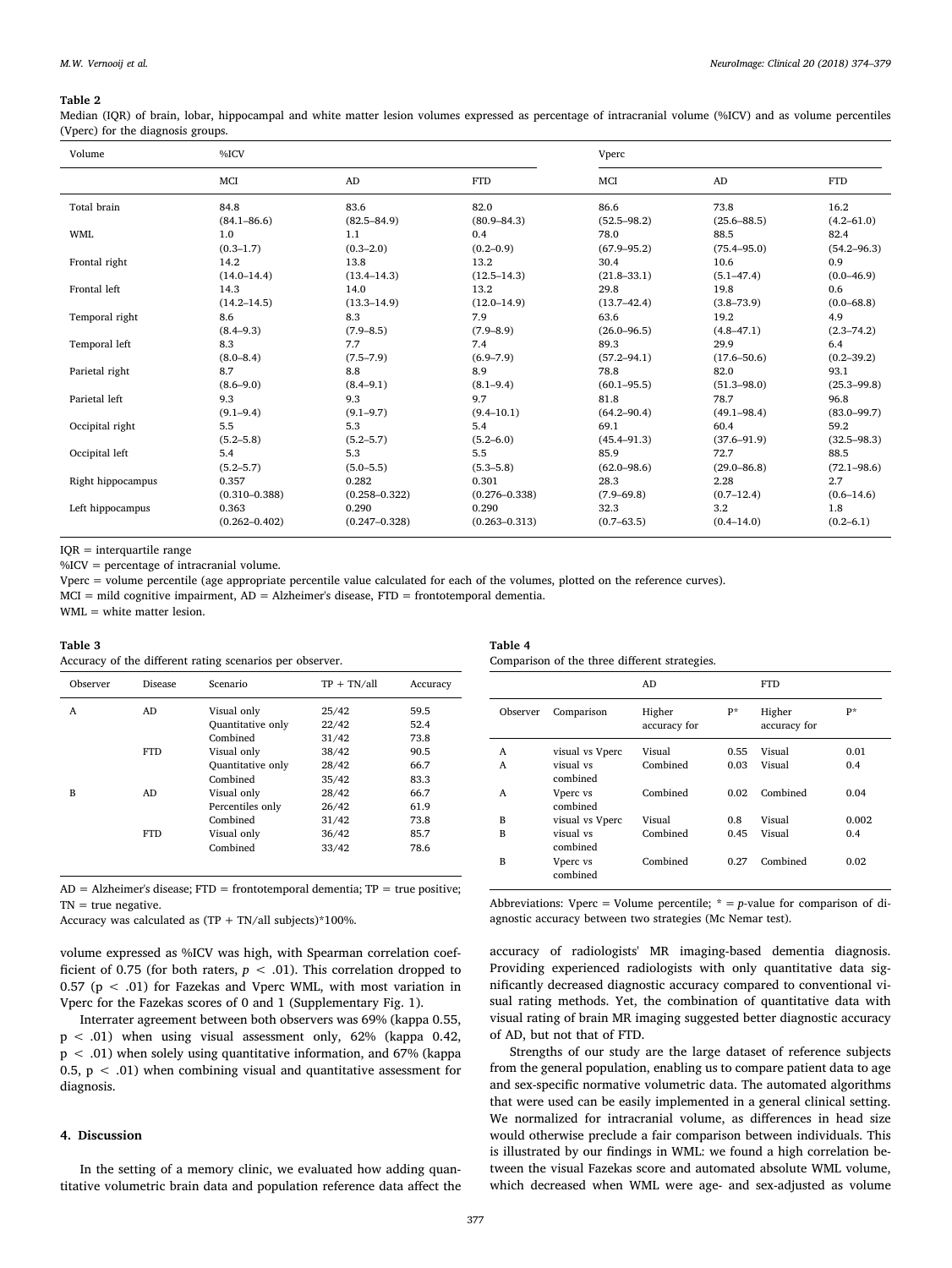percentile. Lower visual WML scores in particular showed a wide range of variation in percentile WML load. Although this needs further investigation, it suggests that quantifying WML relative to normal aging may be more sensitive for identifying subjects with a 'higher than normal' relative WML load.

There are also limitations that need to be considered. Firstly, the sample size was modest. This is inherent to the nature of the sample, as it included only patients with early onset (< 65 years) dementia, which is less prevalent than late onset dementia. We specifically selected this sample because diagnosis in early onset dementia is much more challenging than in late onset dementia. A second limitation is that subjects in the reference population were all scanned on a single scanner using the same scan parameters. Patients were scanned using a different scanner, with different field strength and scan parameters. These differences may hamper comparison between subjects and application of absolute volume cut-off values. However, relative comparisons of volumes between regions within one patient will still be valid. Interscanner effects have been studied [\(Cover et al., 2011](#page-6-28); [Wolz et al., 2014](#page-6-29); [Opfer et al., 2016](#page-6-30); [Abdulkadir et al., 2011;](#page-6-31) [Kruggel et al., 2010](#page-6-32)) and future studies should focus on developing quantitative markers that are robust to inter-scanner differences ([Puonti et al., 2013;](#page-6-33) [van Opbroek](#page-6-34) [et al., 2015\)](#page-6-34). Finally, as reference standard we used the clinical diagnosis based on established criteria and including the full clinical picture. Although this is the most optimal diagnosis in the setting of lack of pathological confirmation, the clinical diagnosis may still be wrong, especially in the early disease stages. We specifically investigated this issue by repeating analyses with available follow up data and found that diagnostic accuracy did not change substantially.

Another issue is that patients may have mixed or multiple pathologies, which is difficult to detect clinically, but may be detected better by volumetric quantification. Our current study design would not be able to show this potential advantage. Having a group of MCI patients as a control condition instead of cognitively normal subjects or 'healthy controls' may also have attenuated our ability to distinguish the three groups, since MCI is a heterogeneous group among which subjects may have brain changes that are in the spectrum of AD abnormalities. Yet, this composition of the patient group optimally reflects the clinical setting, as MCI is a very common alternative diagnosis in a memory clinic population.

Of greater importance than the absolute diagnostic performance is the comparison between the three strategies. For AD the best diagnostic strategy appears to be using quantitative information combined with visual inspection, providing the highest accuracy and highest interrater agreement. The addition of quantitative information to visual inspection may provide added value to the experienced rater, either by providing clues for interpreting the quantitative information or by directing attention to brain regions that may only show subtle changes on visual inspection. The added value of quantitative information was solely present for diagnosis of AD and not for FTD. This was rather unexpected, but may be due to patterns of atrophy being more visually obvious in FTD than in AD, even in the early stage of disease, as evidenced by the high diagnostic accuracy of visual inspection alone. At present, accuracy is not yet sufficient for clinical implementation (ranging from 52.4–66.7% when clinicians subjectively interpreted quantitative information only and from 73.8–83.3% when they combined quantitative and visual information). Longitudinal imaging may further improve performance of quantitative assessment, as the accelerated rate of atrophy associated with progression of the disease will probably be more evident in the quantitative information. Relative regional decreases in volume in particular will facilitate (differential) diagnosis [\(Mak et al., 2015;](#page-6-35) [Scahill and Fox, 2007](#page-6-36)).

Still, the discrepancy between the value of quantitative information and visual information for diagnosis seems to be in contrast with other studies investigating the relationship between qualitative and quantitative assessment of MRI for dementia diagnosis. For example Harper et al. ([Harper et al., 2016\)](#page-6-37) found a high correlation between regional

visual scales and voxel-based morphometry (VBM). Our study was however not limited to (disease specific) regions. Moreover, in the Harper study, VBM results were not corrected for age, which may have resulted in more exaggerated measures of volume loss, due to both aging and neurodegeneration, than in our study.

Although vascular dementia patients were not included, we evaluated the agreement between a qualitative and quantitative assessment of WML, which could be used in the context of diagnosing vascular dementia. The correlation between the visual Fazekas score and automated absolute WML volume was very high, but decreased when WML were age- and sex-adjusted (as Vperc). In particular the lower visual WML scores showed a wide range of variation in percentile WML load. Although this needs further investigation, this may indicate that quantitative evaluation of WML against the background of normal aging may be more sensitive to identifying subjects with a 'higher than normal' relative WML load.

Interestingly, dementia diagnosis based solely on quantitative information had poor accuracy as well as low concordance between raters, lower than based on visual inspection alone. We therefore also evaluated automated classification when using optimal thresholds of the quantitative image features, which did improve on rater accuracy. It should be noted that selecting optimal cut-points on the data causes overestimation of the performance. Nevertheless, it suggests that interpretation of percentile curves warrants new guidelines for interpretation, and more experience, to improve diagnostic accuracy. At present, our results suggest that quantitative image information should not be used as stand-alone information, without visual inspection of scans. Future studies should focus on providing cut-off values to determine 'significant atrophy' or guidelines on how to interpret the quantitative information, also to rule out training effects that may arise due to the novelty of the method. In the current study, we aimed to simulate the current clinical process, which uses hippocampal volume and lobar volume as the most important diagnostic imaging markers in dementia. Our objective was to investigate whether normative values for these structures improved or at least resembled the accuracy of the visual assessment. However, research literature has put forward several potentially specifically affected structures in neurodegeneration (e.g. entorhinal cortex and subcortical structures such as caudate and putamen), and providing percentiles of these structures could potentially be informative to the raters. This would however introduce additional hurdles for interpretation and an important learning curve. Nevertheless, our implementation does provide the opportunity to add more elaborate and refined features of brain volume loss, which may ultimately exceed visual rating performance. This process may be extended by exploiting many more image features or image information by employing e.g. machine learning or deep learning approaches, which have received increased interest in recent years and have the potential to improve subject classification. Future efforts could therefore be directed towards training diagnostic classifiers based on multiple imaging markers extracted from the reference data, or directly investigating which information in the reference imaging data is most informative for differential diagnosis. In a challenge comparing performance of computer-aided diagnosis algorithms to classify subjects into normal controls, MCI and AD it was shown that methods including more imaging biomarkers (e.g. hippocampal volume, shape and texture) performed best ([Bron et al., 2015](#page-6-38)). Future research should focus on determining which (combination of) quantitative imaging biomarkers is most informative in computer-aided diagnosis of dementia. In view of our results it is to be expected that providing reference curves of such imaging biomarkers, in combination with visual assessment, will provide the most accurate diagnosis of AD.

In conclusion, this study indicates that age-appropriate percentile values of automatically quantified regional brain volumes may improve accuracy and inter-rater agreement of the radiological diagnosis of AD. Further studies should focus on overcoming the present technical limitations and on developing guidelines on the interpretation of such